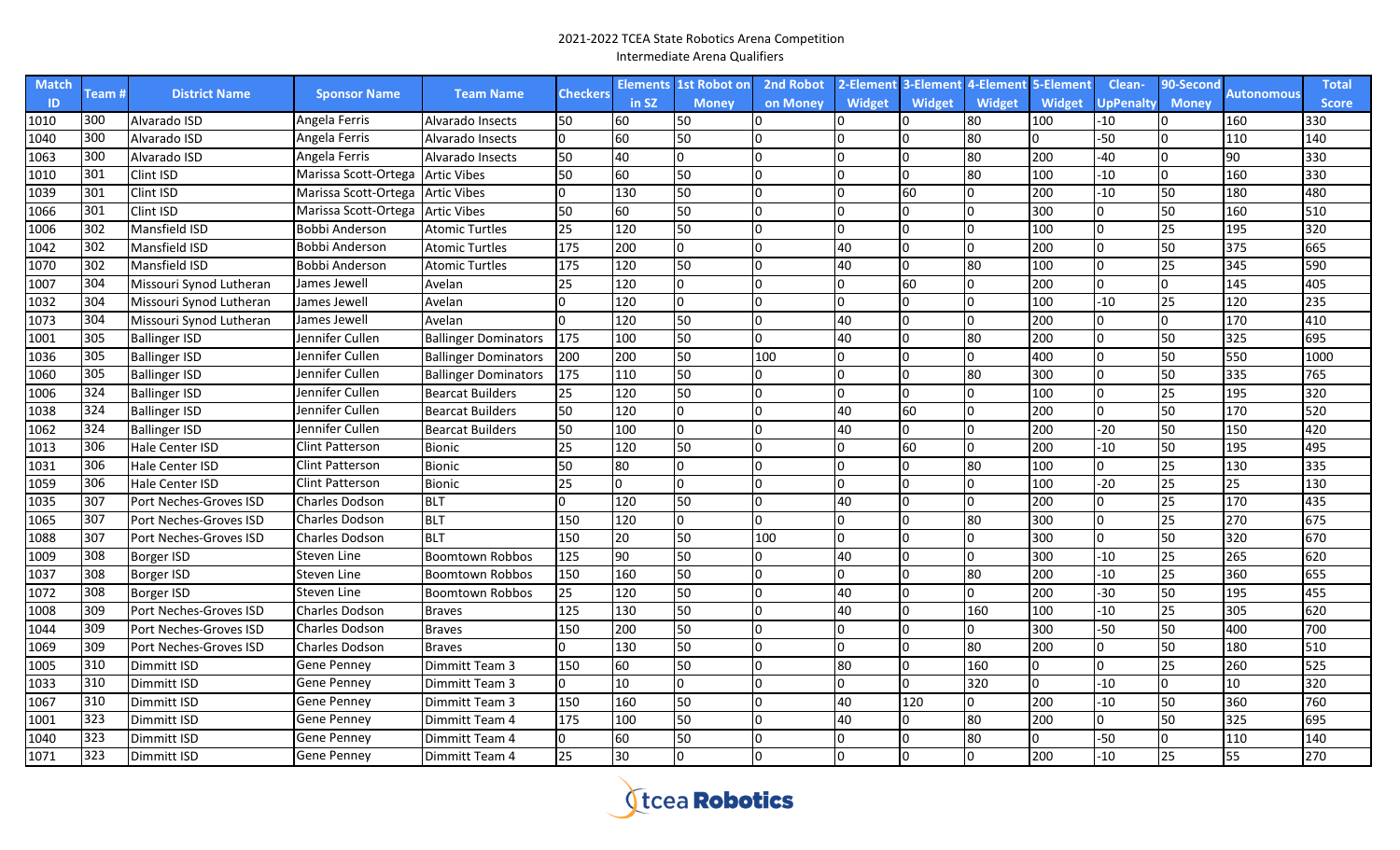| 1027 | 354 | Eustace ISD                                | Sherry Landrum        | <b>EMS Power Puff Girls</b> | IО           | IО  | Io              | In. | 0            | 60             | 160 | I0  | $-20$        | I0. | 0   | 200  |
|------|-----|--------------------------------------------|-----------------------|-----------------------------|--------------|-----|-----------------|-----|--------------|----------------|-----|-----|--------------|-----|-----|------|
| 1046 | 354 | Eustace ISD                                | Sherry Landrum        | <b>EMS Power Puff Girls</b> | <b>O</b>     | 60  | lo.             |     | 40           | 60             | lo. | lo. | $-10$        | 50  | 60  | 200  |
| 1075 | 354 | Eustace ISD                                | Sherry Landrum        | <b>EMS Power Puff Girls</b> | 50           | 80  | I٥              | I٥  |              | 60             | I٥  | 100 | $-20$        | 25  | 130 | 295  |
| 1018 | 336 | Eustace ISD                                | Sherry Landrum        | EMS R2D2                    |              | 40  | $\overline{0}$  | I∩  |              | 0              | I٥  | 100 | $-20$        | 25  | 40  | 145  |
| 1056 | 336 | Eustace ISD                                | Sherry Landrum        | EMS R2D2                    | 100          | 40  | 0               | n.  |              | 60             | lo. | 100 | $-10$        | 50  | 140 | 340  |
| 1085 | 336 | Eustace ISD                                | Sherry Landrum        | EMS R2D2                    | 150          | 130 | 50              | 100 |              | $\Omega$       | lo. | 200 | $-20$        | 50  | 430 | 660  |
| 1018 | 345 | Eula ISD                                   | David Turner          | Eula MS1                    |              | 40  | lo.             | n   |              | $\Omega$       | I٥  | 100 | $-20$        | 25  | 40  | 146  |
| 1055 | 345 | Eula ISD                                   | David Turner          | Eula MS1                    | 25           | 120 | lo.             | I٥  |              | 60             | 80  | 100 | $-10$        | 50  | 145 | 425  |
| 1074 | 345 | Eula ISD                                   | David Turner          | Eula MS1                    | 150          | 80  | lo.             | I٥  |              | <b>O</b>       | l0. | 200 |              | 50  | 230 | 480  |
| 1002 | 325 | Eula ISD                                   | David Turner          | Eula MS2                    | <sup>0</sup> | 80  | 50              | I∩  | n            | $\Omega$       | 160 | lo. | $-60$        | 50  | 130 | 280  |
| 1030 | 325 | Eula ISD                                   | David Turner          | Eula MS2                    | 50           | 80  | 50              | I٥  | $\Omega$     | 180            | Io. | 0   | $-10$        | 50  | 180 | 400  |
| 1069 | 325 | Eula ISD                                   | David Turner          | Eula MS2                    | $\mathbf{0}$ | 130 | $\overline{50}$ | Iо  | $\Omega$     | 0              | 80  | 200 |              | 50  | 180 | 510  |
| 1004 | 312 | Eula ISD                                   | David Turner          | Eula MS3                    | 100          | 30  | 50              | Io. | 40           | 60             | 80  | 0   | $-10$        | 50  | 180 | 400  |
| 1034 | 312 | Eula ISD                                   | David Turner          | Eula MS3                    | 200          | 160 | 0               | I∩  | 40           | 60             | 80  | 200 |              | 50  | 360 | 790  |
| 1067 | 312 | Eula ISD                                   | David Turner          | Eula MS3                    | 150          | 160 | 50              | I∩  | 40           | 120            | lo. | 200 | $-10$        | 50  | 360 | 760  |
| 1015 | 314 | Eustace ISD                                | Sherry Landrum        | <b>Eustace Blurr</b>        | 0            | 60  | 0               | I٥  | O            | 0              | lo. | l0  | $-30$        | I٥  | 60  | 30   |
| 1030 | 314 | Eustace ISD                                | Sherry Landrum        | <b>Eustace Blurr</b>        | 50           | 80  | 50              | I0. | $\Omega$     | 180            | Iо  | lo. | $-10$        | 50  | 180 | 400  |
| 1066 | 314 | Eustace ISD                                | Sherry Landrum        | <b>Eustace Blurr</b>        | 50           | 60  | 50              | IО  |              | 0              | Iо  | 300 | <sup>0</sup> | 50  | 160 | 510  |
| 1012 | 315 | Uvalde CISD                                | Robert Valadez        | Flores Maroon               | 0            | 80  | 50              | I0. | <sup>0</sup> | 60             | Iо  | 200 | $-10$        | 50  | 130 | 430  |
| 1039 | 315 | Uvalde CISD                                | Robert Valadez        | Flores Maroon               | 0            | 130 | 50              | IО  | 0            | 60             | Iо  | 200 | $-10$        | 50  | 180 | 480  |
| 1061 | 315 | Uvalde CISD                                | Robert Valadez        | Flores Maroon               | 75           | 60  | 50              | I٥  | l0.          | $\Omega$       | 80  | 200 |              | 25  | 185 | 490  |
| 1004 | 316 | Emmanuel School of Fine Art Karyn Kuniyuki |                       | <b>Hot Wheels</b>           | 100          | 30  | 50              | I٥  | 40           | 60             | 80  | l0  | $-10$        | 50  | 180 | 400  |
| 1031 | 316 | Emmanuel School of Fine Art Karyn Kuniyuki |                       | <b>Hot Wheels</b>           | 50           | 80  | l0              |     |              | 0              | 80  | 100 |              | 25  | 130 | 335  |
| 1064 | 316 | Emmanuel School of Fine Art Karyn Kuniyuki |                       | <b>Hot Wheels</b>           |              | 90  | 50              |     |              | 120            | 80  | l0  |              | 50  | 140 | 390  |
| 1007 | 317 | Port Neches-Groves ISD                     | Charles Dodson        | Jar Jar's Big Adventure 25  |              | 120 | l0              |     |              | 60             | 0   | 200 |              | I٥  | 145 | 405  |
| 1042 | 317 | Port Neches-Groves ISD                     | <b>Charles Dodson</b> | Jar Jar's Big Adventure 175 |              | 200 | 0               | I∩  | 40           | 0              | Io. | 200 |              | 50  | 375 | 665  |
| 1061 | 317 | Port Neches-Groves ISD                     | <b>Charles Dodson</b> | Jar Jar's Big Adventure 75  |              | 60  | 50              | I∩  | <sup>0</sup> | $\overline{0}$ | 80  | 200 |              | 25  | 185 | 490  |
| 1011 | 318 | Sundown ISD                                | Ashley Bufe           | JustPickle                  | 25           | 120 | 0               | I∩  |              | $\Omega$       | I٥  | 300 |              | 50  | 145 | 495  |
| 1036 | 318 | Sundown ISD                                | <b>Ashley Bufe</b>    | JustPickle                  | 200          | 200 | 50              | 100 |              | 0              | 0   | 400 |              | 50  | 550 | 1000 |
| 1064 | 318 | Sundown ISD                                | <b>Ashley Bufe</b>    | JustPickle                  |              | 90  | 50              | n.  | n.           | 120            | 80  | l0  |              | 50  | 140 | 390  |
|      |     |                                            | Wilnelia Antuna-      |                             |              |     |                 |     |              |                |     |     |              |     |     |      |
| 1005 | 319 | Keystone School                            | Camacho               | Keystone MS                 | 150          | 160 | 50              |     | 80           |                | 160 | IO. |              | 25  | 260 | 525  |
|      |     |                                            | Wilnelia Antuna-      |                             |              |     |                 |     |              |                |     |     |              |     |     |      |
| 1043 | 319 | Keystone School                            | Camacho               | Keystone MS                 | 25           | 130 | 50              |     | 40           |                |     | 200 |              | 150 | 205 | 495  |
|      |     |                                            | Wilnelia Antuna-      |                             |              |     |                 |     |              |                |     |     |              |     |     |      |
| 1070 | 319 | Keystone School                            | Camacho               | Keystone MS                 | 175          | 120 | 50              |     | 40           |                | 180 | 100 |              | 25  | 345 | 590  |
| 1003 | 320 | <b>Bryson ISD</b>                          | JR Stearns            | Lightning                   | 100          | 110 | 50              | IО  | 0            | 60             | 160 | 100 | $-20$        | 50  | 260 | 610  |
| 1044 | 320 | <b>Bryson ISD</b>                          | JR Stearns            | Lightning                   | 150          | 200 | 50              | I0  | l0.          |                | lo. | 300 | $-50$        | 50  | 400 | 700  |

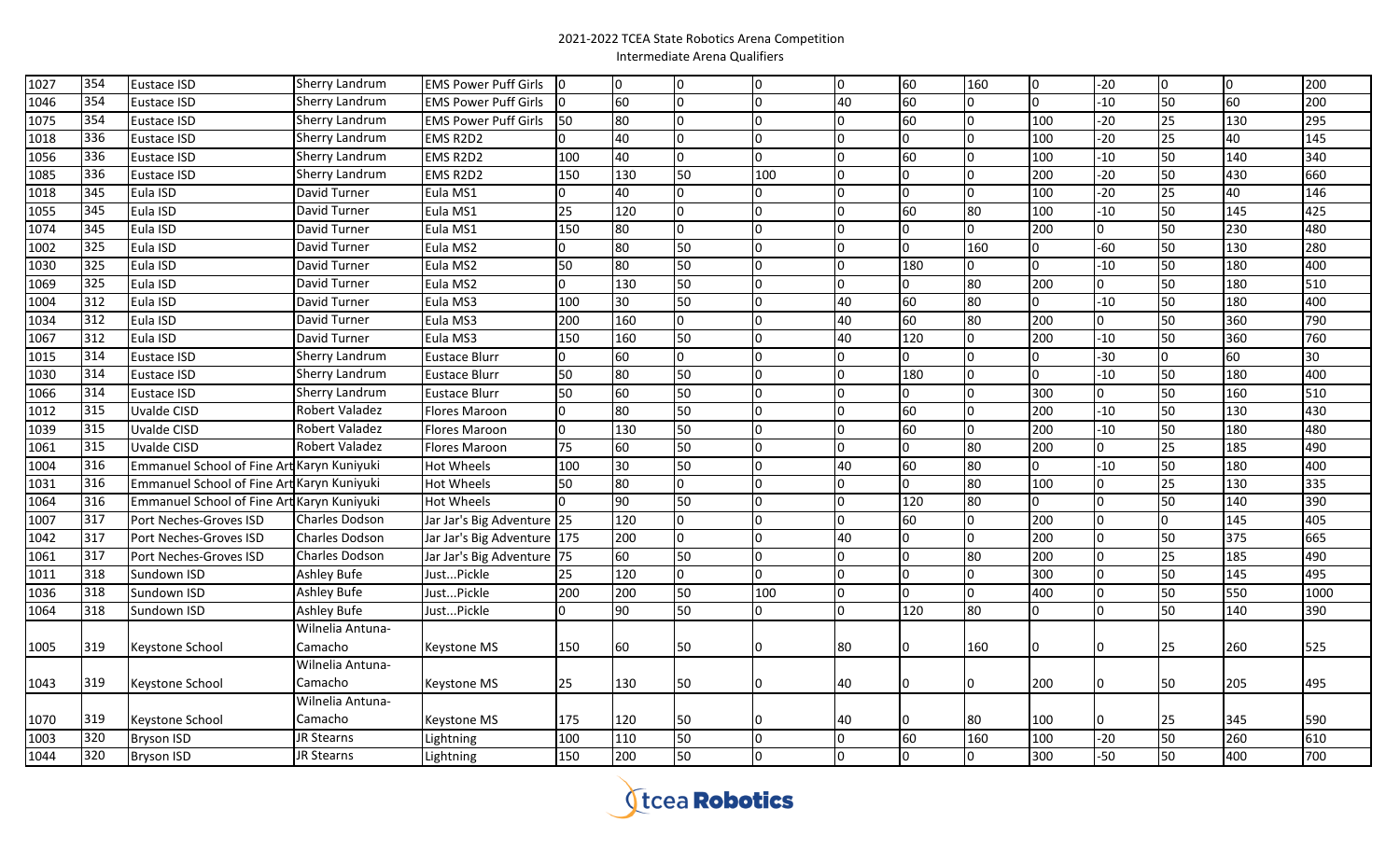| 1065 | 320 | <b>Bryson ISD</b>                           | JR Stearns          | Lightning              | 150          | 120 | Iо  |     | 0              | l0       | 80           | 300            | 0            | 25 | 270 | 675 |
|------|-----|---------------------------------------------|---------------------|------------------------|--------------|-----|-----|-----|----------------|----------|--------------|----------------|--------------|----|-----|-----|
| 1014 | 303 | Diocese of Dallas                           | Liliana Benavides   | Lions 2                | 150          | 170 | Iо  |     | $\Omega$       | l0.      | 160          | 200            | $-10$        | 50 | 320 | 720 |
| 1043 | 303 | Diocese of Dallas                           | Liliana Benavides   | Lions 2                | 25           | 130 | 50  |     | 40             | <b>0</b> | n.           | 200            | 0            | 50 | 205 | 495 |
| 1068 | 303 | Diocese of Dallas                           | Liliana Benavides   | Lions 2                |              | 60  | lo. |     | l0             | IO.      | 160          | <sup>0</sup>   | $-10$        | 25 | 60  | 235 |
| 1012 | 321 | Diocese of Dallas                           | Liliana Benavides   | Lions1                 | $\Omega$     | 80  | 50  |     | l0             | 60       | n.           | 200            | $-10$        | 50 | 130 | 430 |
| 1034 | 321 | Diocese of Dallas                           | Liliana Benavides   | Lions1                 | 200          | 160 | Iо  |     | 40             | 60       | 80           | 200            | O            | 50 | 360 | 790 |
| 1062 | 321 | Diocese of Dallas                           | Liliana Benavides   | Lions1                 | 50           | 100 | Iо  |     | 40             | <u>0</u> |              | 200            | $-20$        | 50 | 150 | 420 |
| 1009 | 326 | Uvalde CISD                                 | David Gonzalez      | MJH1                   | 125          | 90  | 50  |     | 40             | 40       | l0           | 300            | $-10$        | 25 | 265 | 622 |
| 1032 | 326 | Uvalde CISD                                 | David Gonzalez      | MJH1                   |              | 120 | lo. |     | l0             | <b>0</b> | I0           | 100            | $-10$        | 25 | 120 | 235 |
| 1071 | 326 | Uvalde CISD                                 | David Gonzalez      | MJH1                   | 25           | 30  | lo. |     | l <sub>0</sub> | l0       | n.           | 200            | $-10$        | 25 | 55  | 270 |
| 1008 | 327 | New Boston ISD                              | Jil Hensley         | NB1                    | 125          | 130 | 50  |     | 40             | l0       | 160          | 100            | $-10$        | 25 | 305 | 620 |
| 1033 | 327 | New Boston ISD                              | Jil Hensley         | NB1                    |              | 10  | I٥  |     | l <sub>0</sub> | <u>0</u> | 320          | $\overline{0}$ | $-10$        |    | 10  | 320 |
| 1073 | 327 | New Boston ISD                              | Jil Hensley         | NB1                    | <sup>n</sup> | 120 | 50  |     | 40             | 0        | In.          | 200            | <sup>n</sup> |    | 170 | 410 |
| 1013 | 311 | New Boston ISD                              | Jil Hensley         | NB <sub>2</sub>        | 25           | 120 | 50  |     | l0             | <u>0</u> | l0           | 200            | $-10$        | 50 | 195 | 496 |
| 1038 | 311 | New Boston ISD                              | Jil Hensley         | NB <sub>2</sub>        | 50           | 120 | lo. |     | 40             | 60       | n            | 200            |              | 50 | 170 | 520 |
| 1060 | 311 | New Boston ISD                              | Jil Hensley         | NB <sub>2</sub>        | 175          | 110 | 50  |     |                | I٥       | 80           | 300            |              | 50 | 335 | 765 |
| 1022 | 348 | New Boston ISD                              | Jil Hensley         | NB <sub>3</sub>        | 125          | 80  | lo. |     |                | 0        | <b>O</b>     | 100            | $-60$        | 25 | 205 | 270 |
| 1047 | 348 | New Boston ISD                              | Jil Hensley         | NB3                    | 75           | 60  | Iо  |     |                | 60       | IO.          | 100            | U            | 25 | 135 | 320 |
| 1086 | 348 | New Boston ISD                              | Jil Hensley         | NB <sub>3</sub>        | 25           | 80  | lo. |     |                | 60       | $\Omega$     | 0              | $-80$        | 25 | 105 | 110 |
| 1003 | 329 | Pampa ISD                                   | Haili Kotara        | Pampa Harvesters       | 100          | 110 | 50  |     |                | 60       | 160          | 100            | $-20$        | 50 | 260 | 610 |
| 1041 | 329 | Pampa ISD                                   | Haili Kotara        | Pampa Harvesters       | $\Omega$     | 120 | Iо  |     | l0             | <b>0</b> | <sup>0</sup> | 200            | $-30$        | 25 | 120 | 315 |
| 1063 | 329 | Pampa ISD                                   | Haili Kotara        | Pampa Harvesters       | 50           | 40  | Iо  |     |                | I0.      | 80           | 200            | -40          |    | 90  | 330 |
| 1023 | 330 | Midland ISD                                 | Jerry Newman        | Pink Bots              |              | 40  | Iо  |     |                | 60       | 80           | 100            | $-10$        | 50 | 40  | 320 |
| 1047 | 330 | Midland ISD                                 | Jerry Newman        | Pink Bots              | 75           | 60  | Iо  |     |                | 60       | n.           | 100            | O.           | 25 | 135 | 320 |
| 1081 | 330 | Midland ISD                                 | Jerry Newman        | Pink Bots              | 100          | 80  | 50  |     | 40             | 0        | 80           | 200            | $-30$        | 25 | 230 | 545 |
| 1028 | 331 | Hale Center ISD                             | Clint Patterson     | Python                 | 25           |     | Io. |     | 40             | 60       | In.          | $\Omega$       | $-10$        | 50 | 25  | 165 |
| 1058 | 331 | Hale Center ISD                             | Clint Patterson     | Python                 | 75           | 40  | Io. |     |                | IO.      | 160          | <sup>0</sup>   | $-10$        | 50 | 115 | 315 |
| 1080 | 331 | Hale Center ISD                             | Clint Patterson     | Python                 | 25           | 50  | Io. |     |                | l O      | 80           | <sup>0</sup>   | $-30$        | 25 | 75  | 150 |
| 1020 | 332 | Clint ISD                                   | Ramon Espinoza      | Red Sands Robo3        | 25           |     | Iо  |     |                | 0        | 80           | $\Omega$       | $-70$        | 25 | 25  | 60  |
| 1058 | 332 | Clint ISD                                   | Ramon Espinoza      | <b>Red Sands Robo3</b> | 75           | 40  | l0  |     |                | l0       | 160          | $\Omega$       | $-10$        | 50 | 115 | 315 |
| 1087 | 332 | <b>Clint ISD</b>                            | Ramon Espinoza      | Red Sands Robo3        | 75           | 70  | 50  |     |                | 60       | 160          | $\overline{0}$ |              |    | 195 | 415 |
| 1029 | 333 | Southside ISD                               | <b>Guy Lawrence</b> | Red Swarm              | 125          |     | Iо  |     |                | 60       | 160          | 0              | -10          | 25 | 125 | 360 |
| 1046 | 333 | Southside ISD                               | <b>Guy Lawrence</b> | <b>Red Swarm</b>       |              | 60  | I٥  |     | 40             | 60       | IO.          | 0              | $-10$        | 50 | 60  | 200 |
| 1075 | 333 | Southside ISD                               | <b>Guy Lawrence</b> | Red Swarm              | 50           | 80  | Io. |     |                | 60       | <b>O</b>     | 100            | $-20$        | 25 | 130 | 295 |
| 1022 | 334 | <b>Grape Creek ISD</b>                      | Raymundo Lopez      | Robo Eagles            | 125          | 80  | Iо  |     |                | 0        | IO.          | 100            | $-60$        | 25 | 205 | 271 |
| 1048 | 334 | <b>Grape Creek ISD</b>                      | Raymundo Lopez      | Robo Eagles            | 100          | 70  | 50  |     |                | 60       | n.           | 200            | $-10$        | 50 | 220 | 520 |
| 1083 | 334 | <b>Grape Creek ISD</b>                      | Raymundo Lopez      | Robo Eagles            |              | 80  | lo. |     | n              | IO.      | 240          | 0              | $-10$        | 25 | 80  | 335 |
| 1025 | 335 | Little Cypress Mauriceville CliLeigh Martin |                     | RoboBears              | 75           | 130 | 50  | 100 | 0              | 0        | IO.          | 300            | $-20$        | 50 | 355 | 685 |

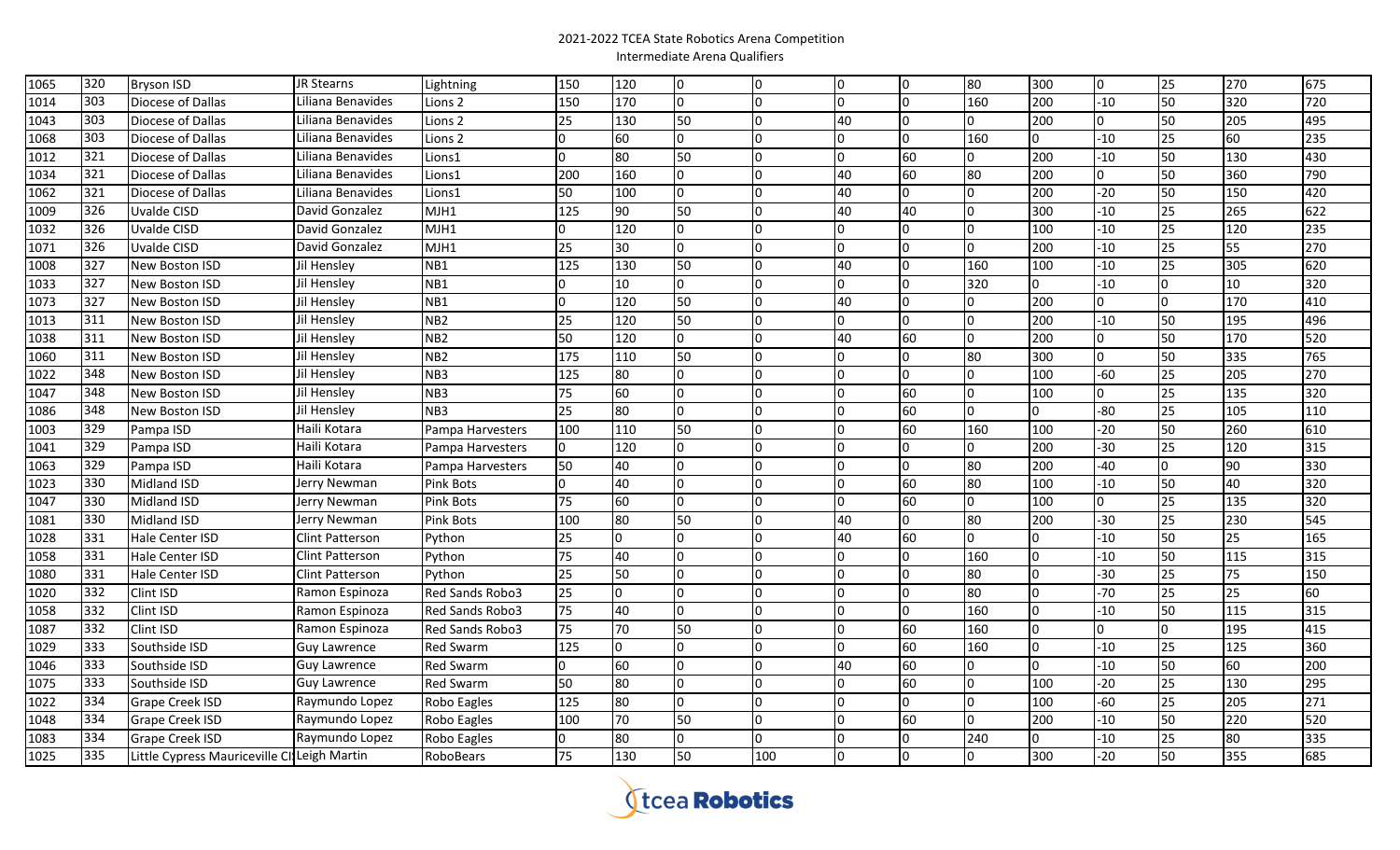| 1050 | 335 | Little Cypress Mauriceville CI Leigh Martin |                        | RoboBears             | 175 | 180 | 50  | 100 | 0            | 0              | Io.          | 400              | IO.   | 50 | 505 | 955  |
|------|-----|---------------------------------------------|------------------------|-----------------------|-----|-----|-----|-----|--------------|----------------|--------------|------------------|-------|----|-----|------|
| 1082 | 335 | Little Cypress Mauriceville CI Leigh Martin |                        | RoboBears             | 50  | n.  | 50  |     | n            | Io.            | I٥           | 300              | $-20$ | 50 | 100 | 430  |
| 1017 | 337 | Mansfield ISD                               | <b>Chrystal Miller</b> | Robocats 1            | 200 | 210 | 50  | 100 | 0            | $\overline{0}$ | IO.          | 400              | $-10$ | 50 | 560 | 1000 |
| 1049 | 337 | Mansfield ISD                               | <b>Chrystal Miller</b> | Robocats 1            | 25  | 110 | 50  |     | O            | 0              | 160          | 500              |       | 50 | 185 | 895  |
| 1079 | 337 | Mansfield ISD                               | <b>Chrystal Miller</b> | Robocats 1            | 150 | 180 | 50  |     |              | $\Omega$       | 80           | 300              |       | 50 | 380 | 810  |
| 1026 | 338 | Little Cypress Mauriceville CliLeigh Martin |                        | RoverZilla            | 125 | 130 | 50  |     |              |                | n.           | 300              | $-20$ | 50 | 305 | 635  |
| 1053 | 338 | Little Cypress Mauriceville CliLeigh Martin |                        | RoverZilla            |     |     | lo. |     |              |                | 80           | 200              |       | 50 |     | 330  |
| 1081 | 338 | Little Cypress Mauriceville CI Leigh Martin |                        | RoverZilla            | 100 | 80  | 50  |     | 40           | <sup>0</sup>   | 80           | 200              | $-30$ | 25 | 230 | 545  |
| 1028 | 339 | Midland ISD                                 | <b>Matthew Curry</b>   | SJ Intermediate       | 25  | n.  | lo. |     | 40           | 60             | I٥           | l0.              | $-10$ | 50 | 25  | 165  |
| 1054 | 339 | Midland ISD                                 | <b>Matthew Curry</b>   | SJ Intermediate       | 150 | 140 | lo. |     | <sup>0</sup> | $\Omega$       | 160          | lo.              | $-20$ | 50 | 290 | 480  |
| 1085 | 339 | Midland ISD                                 | <b>Matthew Curry</b>   | SJ Intermediate       | 150 | 130 | 50  | 100 | n            | $\overline{0}$ | <sup>0</sup> | 200              | $-20$ | 50 | 430 | 660  |
| 1027 | 339 | Midland ISD                                 | <b>Matthew Curry</b>   | <b>SRS</b>            |     | n.  | 0   |     |              | 60             | 160          | l0.              | $-20$ | I٥ | l0. | 200  |
| 1045 | 339 | Midland ISD                                 | <b>Matthew Curry</b>   | <b>SRS</b>            | n   | 120 | Iо  |     |              | n.             | 80           | 100              | $-10$ | 25 | 120 | 315  |
| 1083 | 339 | Midland ISD                                 | <b>Matthew Curry</b>   | <b>SRS</b>            | 0   | 80  | l0. |     | n            | $\Omega$       | 240          | $\Omega$         | $-10$ | 25 | 80  | 335  |
| 1029 | 341 | Hooks ISD                                   | Kelley Owens           | <b>Sting Robotics</b> | 125 | n.  | l0  |     |              | 60             | 160          | $\Omega$         | $-10$ | 25 | 125 | 360  |
| 1048 | 341 | <b>Hooks ISD</b>                            | <b>Kelley Owens</b>    | <b>Sting Robotics</b> | 100 | 70  | 50  |     |              | 60             | I٥           | 200              | $-10$ | 50 | 220 | 520  |
| 1078 | 341 | Hooks ISD                                   | Kelley Owens           | <b>Sting Robotics</b> | 25  | 80  | l0  |     | $\Omega$     | 60             | lo.          | 200              |       | 50 | 105 | 415  |
| 1016 | 342 | Texarkana ISD                               | Dana Brooks            | <b>Tank Spinners</b>  | 0   | 50  | 50  |     | 40           | $\Omega$       | 80           | $\Omega$         | $-20$ | 25 | 100 | 225  |
| 1049 | 342 | Texarkana ISD                               | Dana Brooks            | <b>Tank Spinners</b>  | 25  | 110 | 50  |     | $\Omega$     | $\Omega$       | 160          | 500              |       | 50 | 185 | 895  |
| 1076 | 342 | Texarkana ISD                               | Dana Brooks            | <b>Tank Spinners</b>  | 0   | 0   | 50  | I۵  | 40           | 0              | 0            | 100              | $-10$ | 25 | 50  | 205  |
| 1021 | 343 | <b>Fort Stockton ISD</b>                    | Brenda Pilley          | Team 2                | 50  | 100 | 50  |     | <sup>0</sup> | $\Omega$       | 160          | 100              | $-10$ | 50 | 200 | 500  |
| 1051 | 343 | <b>Fort Stockton ISD</b>                    | Brenda Pilley          | Team 2                | 100 | 160 | Iо  |     |              | <sup>0</sup>   | 0            | 300              | $-10$ | 50 | 260 | 600  |
| 1074 | 343 | Fort Stockton ISD                           | Brenda Pilley          | Team 2                | 150 | 80  | Io. |     |              | n.             | I٥           | 200              |       | 50 | 230 | 480  |
| 1011 | 313 | <b>Fort Stockton ISD</b>                    | <b>Brenda Pilley</b>   | Team 6                | 25  | 120 | Iо  |     |              | I٥             | Iо           | 300              |       | 50 | 145 | 495  |
| 1041 | 313 | <b>Fort Stockton ISD</b>                    | Brenda Pilley          | Team 6                |     | 120 | I٥  |     | l0.          | IO.            | Iо           | 200              | $-30$ | 25 | 120 | 315  |
| 1072 | 313 | <b>Fort Stockton ISD</b>                    | Brenda Pilley          | Team 6                | 25  | 120 | 50  |     | 40           | $\Omega$       | I٥           | 200              | $-30$ | 50 | 195 | 455  |
| 1014 | 328 | <b>Fort Stockton ISD</b>                    | <b>Brenda Pilley</b>   | Texas Tech            | 150 | 170 | l0  |     | $\Omega$     | $\Omega$       | 160          | 200              | $-10$ | 50 | 320 | 720  |
| 1035 | 328 | Fort Stockton ISD                           | <b>Brenda Pilley</b>   | Texas Tech            |     | 120 | 50  |     | 40           | l O            | l0.          | 200              |       | 25 | 170 | 435  |
| 1059 | 328 | <b>Fort Stockton ISD</b>                    | Brenda Pilley          | Texas Tech            | 25  |     | 0   |     | $\Omega$     | $\overline{0}$ | Io.          | 100              | $-20$ | 25 | 25  | 130  |
| 1026 | 344 | Little Cypress Mauriceville CliLeigh Martin |                        | The Collectors        | 125 | 130 | 50  |     |              | <sup>0</sup>   | $\Omega$     | $\overline{300}$ | $-20$ | 50 | 305 | 635  |
| 1057 | 344 | Little Cypress Mauriceville CliLeigh Martin |                        | The Collectors        | 50  | 80  | 50  |     |              | <sup>0</sup>   | l0.          | 300              |       | 25 | 180 | 505  |
| 1076 | 344 | Little Cypress Mauriceville CI Leigh Martin |                        | <b>The Collectors</b> |     |     | 50  |     | 40           | $\Omega$       | n.           | 100              | $-10$ | 25 | 50  | 205  |
| 1021 | 346 | Clint ISD                                   | Marissa Scott-Ortega   | The Cool Bots         | 50  | 100 | 50  |     | <sup>0</sup> | $\Omega$       | 160          | 100              | $-10$ | 50 | 200 | 500  |
| 1055 | 346 | Clint ISD                                   | Marissa Scott-Ortega   | The Cool Bots         | 25  | 120 | Iо  |     |              | 60             | 80           | 100              | $-10$ | 50 | 145 | 425  |
| 1078 | 346 | <b>Clint ISD</b>                            | Marissa Scott-Ortega   | The Cool Bots         | 25  | 80  | l0  |     | n            | 60             | I٥           | 200              |       | 50 | 105 | 415  |
| 1016 | 347 | Dodd City ISD                               | Nathan Melson          | The Fireflies         |     | 50  | 50  |     | 40           | $\Omega$       | 80           | l0.              | $-20$ | 25 | 100 | 225  |
| 1052 | 347 | Dodd City ISD                               | Nathan Melson          | The Fireflies         | 50  | 20  | l0. |     | l0.          | $\Omega$       | 80           | $\Omega$         | $-40$ | I٥ | 70  | 110  |
| 1077 | 347 | Dodd City ISD                               | Nathan Melson          | The Fireflies         | 125 | n.  | 50  |     | 0            | 60             | 80           | 100              |       | 25 | 175 | 440  |